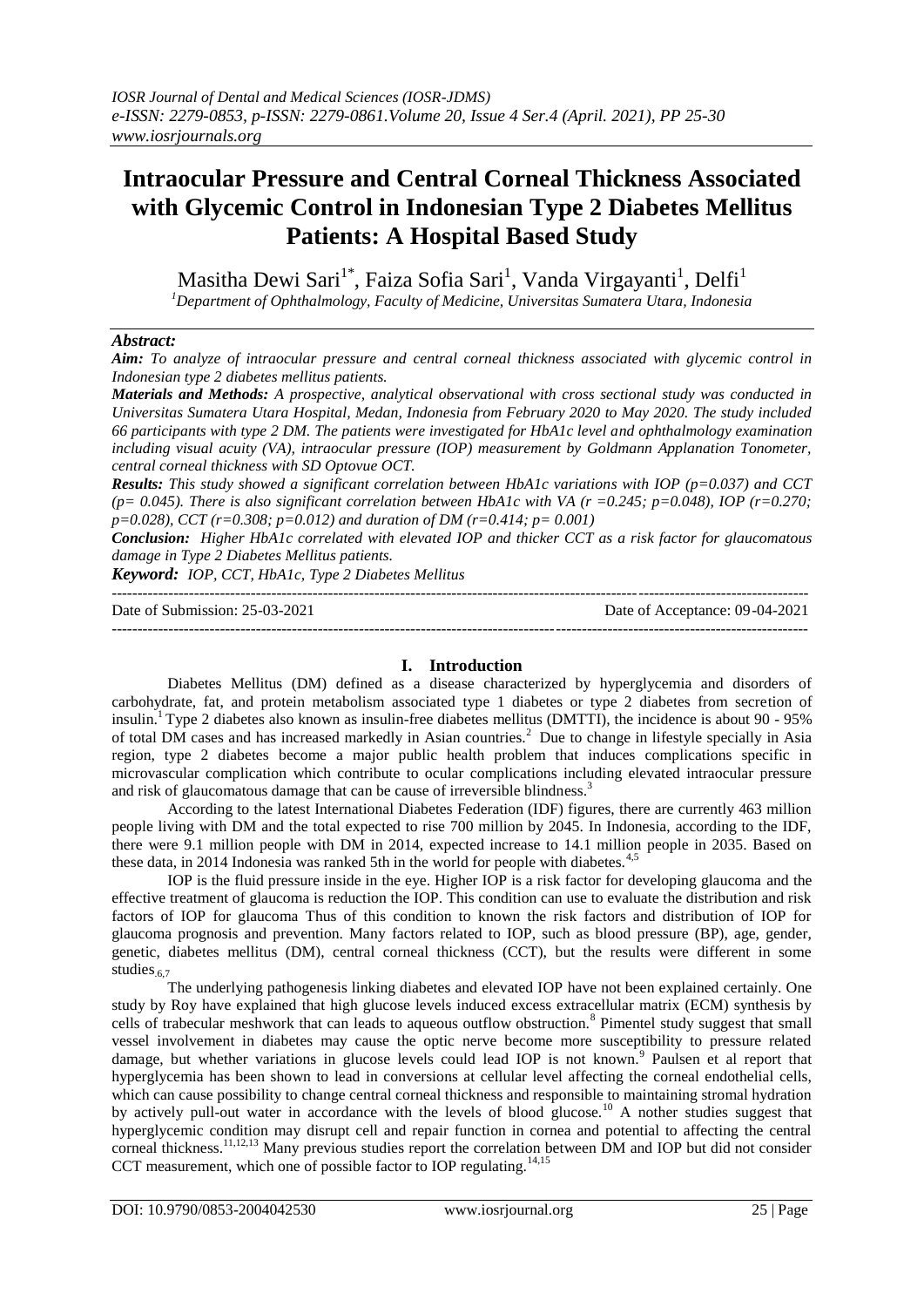Central corneal thickness is important as an indicator pump of corneal endothelium and corneal health and serving as an index for corneal hydration and metabolic.<sup>16</sup> Some study from a population-based study showed that patient with diabetes had thicker cornea.<sup>17</sup> IOP may lead to thinner and thicker of central corneas.<sup>18,19</sup> This further suggest that importance to measure CCT when interpreting the IOP measurement. Glycated haemoglobin (HbA1c) is an important indicator for control glycemic.<sup>20</sup> Some studies have showed that higher IOP was correlated with higher HbA1c, while another study found no correlation.<sup>15</sup>

The strong evidence suggest that systemic condition and ocular biometric parameters are affected by environmental factors and genetic.<sup>21,22</sup> Specifically, Indonesia has multifactorial ethnic that influenced by environmental and hereditary factors, the relationship between type 2 DM with intraocular pressure and central corneal thickness still needs to be investigated. As my knowledge, there is no study has investigated the correlation between type 2 DM, IOP and CCT in Indonesian population specially in North Sumatera, we though to analyze the glycated haemoglobin level correlated with intraocular pressure and central corneal thickness in Type 2 DM in Indonesian population.

## **II. Material And Methods**

The study was analytical prospective with cross sectional study comprising sixty-six type 2 DM patients referred from Internal Medicine Department to Ophthalmology Department. Subjects were recruited with consecutively method at Universitas Sumatera Utara Hospital, North Sumatera, Indonesia from February 2020 to May 2020. The study was conducted in accordance with the ethical standards of Helsinki Declaration and approved by Medical Faculty Universitas Sumatera Utara Ethics Committee and was obtained from all patients.

Inclusion criteria: Type 2 DM patients, aged  $\geq$  18 years, and approved the consent form. Exclusion criteria: Type 2 DM with anterior segment infection, cataracts, diabetic retinopathy, and patients taking concurrent topical and oral steroids.

### **Procedure:**

All the subjects underwent ophthalmology examination included best correction visual acuity, intraocular pressure, and central corneal thickness. The primary data of patients such as age, gender, HbA1c level, intraocular pressure, central corneal thickness, duration of DM were documented.

The IOP measurement using Goldmann Applanation Tonometer Haag-Streit (R900) that was calibrated to the best readings. Central corneal thickness was measurement using SD OCT Optovue. Goldmann Applanation Tonometer.<sup>23</sup> This study was conducted by one ophthalmologist and measure at the same time to avoid diurnal variation by using the same Goldmann Applanation Tonometer and CCT tools. HbA1c measurement using HbA1c kit with High Performance Liquid Chromatography (HPLC) methods.<sup>24</sup> Based on Indonesian Association of Endocrinology (PERKENI) classification of HbA1c level divided 2 groups: HbA1c<6,5% indicate good glycemic control and HbA1c  $\geq$  6,5% indicate poor glycemic control.<sup>4</sup>

### **Statistical Analysis:**

Data was collected and analyzed by using SPSS version 26 in all participants. We used Kolmogorov-Smirnov for normally distributed variables. Chi-square test was used to analyze correlation HbA1c level with IOP and CCT. Pearson test and Spearman Test was used to analyze correlation HbA1c with Sex, Age, Visual acuity, IOP and CCT and duration of type 2 DM. A value of  $< 0.05$  was considered significant.

### **III. Result**

In this study as many 66 patients with type 2 diabetes mellitus that fulfill inclusion criteria were included to analyzes. The table 1 showed the clinical and demographic baseline characteristics.

| <b>Variable</b>               | N  | $\frac{0}{0}$ | $Mean \pm SD$      | Min | <b>Max</b> |
|-------------------------------|----|---------------|--------------------|-----|------------|
| <b>Sex</b>                    |    |               |                    |     |            |
| Male                          | 19 | 28.8          |                    |     |            |
| Female                        | 47 | 71.2          |                    |     |            |
|                               |    |               |                    |     |            |
| Age                           |    |               | $56.50 \pm 7.045$  | 43  | 79         |
| $26-45$ y.o                   | 5  | 7.6           | $43.60 \pm 0.894$  | 43  | 45         |
| 46-65 y.o                     | 56 | 84.8          | $56.23 \pm 4.234$  | 48  | 64         |
| $>65$ y.o                     | 5  | 7.6           | $72.40 \pm 5.857$  | 66  | 79         |
| <b>Visual acuity (LogMar)</b> |    |               | $0.606 \pm 0.4627$ | 0.0 | 1.3        |
| $-0.2 - 0.1$                  | 20 | 30.3          | $0.050 \pm 0.0513$ | 0.0 | 0.1        |
| $0.2 - 0.5$                   | 11 | 16.7          | $0.409 \pm 0.1300$ | 0.2 | 0.5        |
| $0.6 - 0.9$                   | 15 | 22.7          | $0.760 \pm 0.1549$ | 0.6 | 0.9        |

**Table 1.** The clinical and demographic baseline characteristic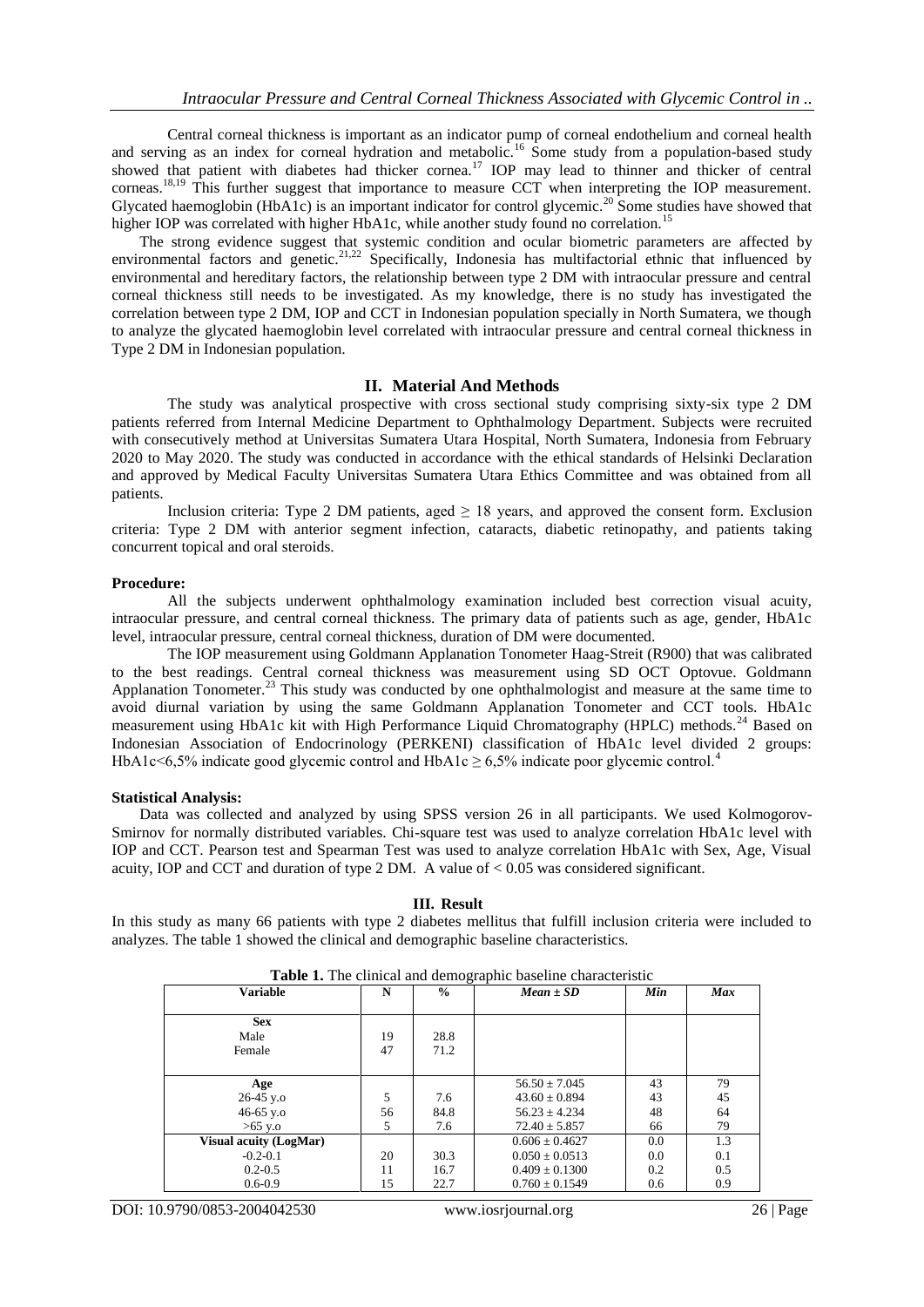| Intraocular Pressure and Central Corneal Thickness Associated with Glycemic Control in |  |
|----------------------------------------------------------------------------------------|--|
|----------------------------------------------------------------------------------------|--|

| $1.0 - 1.3$                 | 20 | 30.3 | $1.155 \pm 0.1395$  | 1.0            | 1.3  |
|-----------------------------|----|------|---------------------|----------------|------|
|                             |    |      |                     |                |      |
| <b>IOP</b>                  |    |      | $16.94 \pm 5.239$   | 10             | 30   |
| $\leq$ 21 mmHg              | 47 | 71.2 | $14.09 \pm 2.527$   | 10             | 21   |
| $>21$ mmHg                  | 49 | 28.8 | $24.00 \pm 2.981$   | 22             | 30   |
| <b>CCT</b>                  |    |      | $553.11 \pm 29.957$ | 498            | 612  |
| $<$ 540 um (thin)           | 21 | 31.8 | $516.95 \pm 9.708$  | 498            | 535  |
| 540-560 um (average)        | 18 | 27.3 | $551.17 \pm 7.229$  | 540            | 560  |
| $>560$ um (thick)           | 27 | 40.9 | $582.52 \pm 13.423$ | 563            | 612  |
| HbA1c                       |    |      | $8.453 + 2.4824$    | 5.0            | 13.4 |
| Good glicemic: $<6.5\%$     | 19 | 28.8 | $5.968 \pm 0.3713$  | 5.0            | 6.4  |
| Poor glicemic: $\geq 6.5\%$ | 47 | 71.2 | $9.457 \pm 2.2523$  | 6.7            | 13.4 |
| <b>Duration of DM</b>       |    |      | $7.29 + 4.187$      | $\overline{2}$ | 15   |
| DM $\leq$ 5 years           | 23 | 34.8 | $2.65 \pm 0.775$    | $\overline{c}$ | 4    |
| DM 6-10 years               | 27 | 40.9 | $7.78 \pm 1.281$    | 6              | 10   |
| DM $\geq$ 10 years          | 16 | 24.2 | $13.13 \pm 1.586$   | 11             | 15   |

**Abbreviations**: SD, standard deviation; Min, minimal; Max, maximal; IOP, intraocular pressure; CCT, central corneal thickness; y.o , years old

**Table 2.** Correlation HbA1c level with IOP

|                               | <b>HbA1c</b>     |                      |                      |          |
|-------------------------------|------------------|----------------------|----------------------|----------|
| <b>IOP</b>                    | $< 6.5\%$        | $\geq 6.5\%$         |                      | р.       |
| $\leq$ 21 mmHg<br>$> 21$ mmHg | 17(25.8)<br>2(3) | 30(45.4)<br>17(25.8) | 47(71.2)<br>19(28.8) | $0.037*$ |
| Total                         | 19(28.8)         | 47(71.2)             | 66(100)              |          |

**Notes** : \* Chi-square test

|  | <b>Table 3.</b> Correlation HbA1c level with CCT |  |
|--|--------------------------------------------------|--|

|              | HbA1c     |              |          |          |
|--------------|-----------|--------------|----------|----------|
| <b>CCT</b>   | $< 6.5\%$ | $\geq 6.5\%$ | N        | p.       |
| $<$ 540 µm   | 10(15.2)  | 11(16.7)     | 21(31.8) |          |
| 540-560 µm   | 5(7.6)    | 13(19.7)     | 18(27.3) | $0.045*$ |
| $>560 \mu m$ | 4(6.1)    | 23(34.8)     | 27(40.9) |          |
| Total        | 19(28.8)  | 47(71.2)     | 66(100)  |          |

**Notes** : \* Chi-square test

|                 | HbA1c |            |  |
|-----------------|-------|------------|--|
| <b>Variable</b> | R     | $p$ .value |  |
| Sex             |       | $0.049*$   |  |
| Age             | 0.054 | 0.669      |  |
| Visual acuity   | 0.245 | $0.048**$  |  |
| <b>IOP</b>      | 0.270 | $0.028**$  |  |
| <b>CCT</b>      | 0.308 | $0.012**$  |  |
| Duration of DM  | 0.414 | $0.001**$  |  |

**Notes** : \* Pearson test \*\* Spearman's test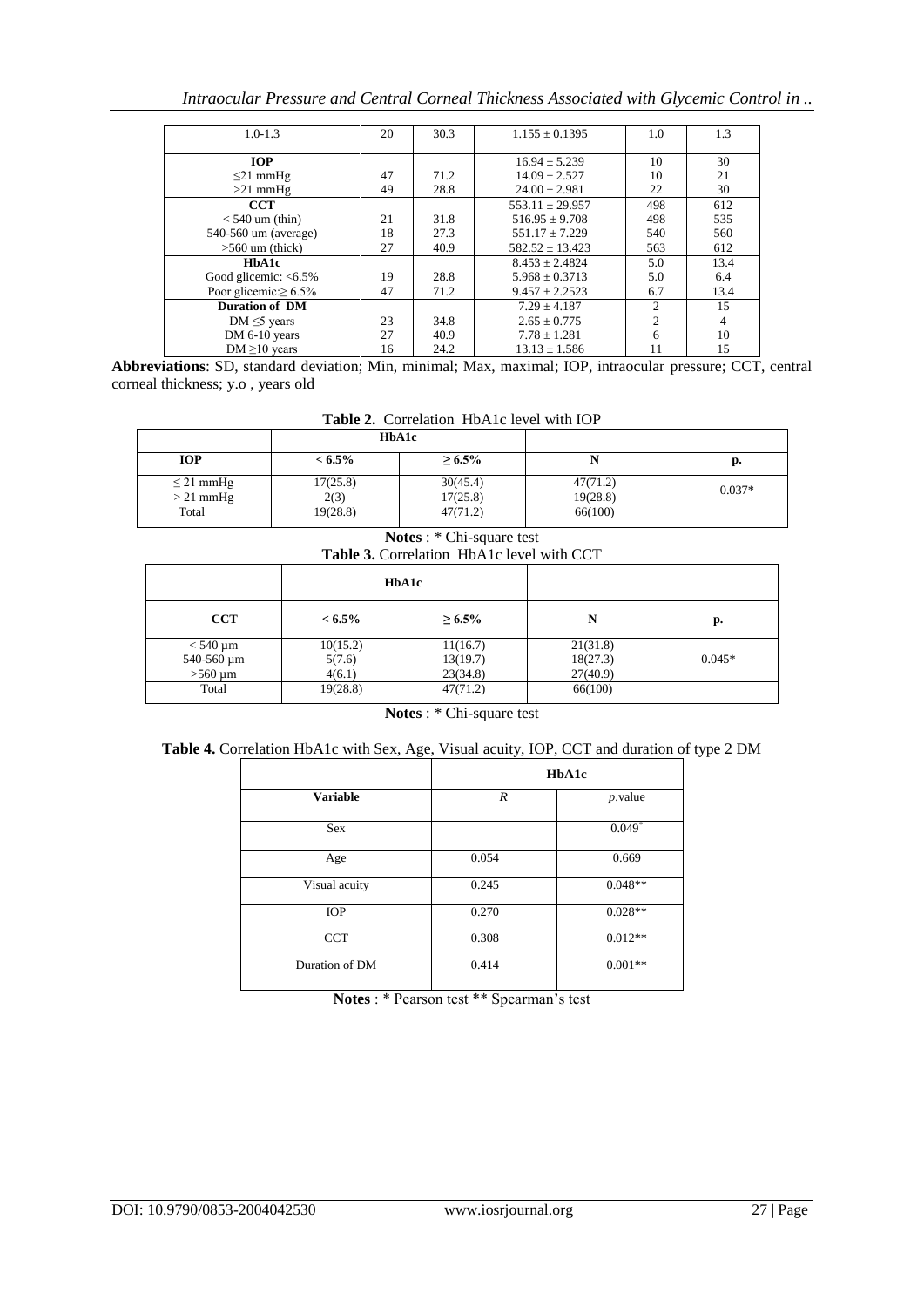

**Figure 1.** *Scatter Plot* between HbA1c and IOP



**Figure 2**. *Scatter Plot* between HbA1c level with CCT

## **IV. Discussion**

Although on ophthalmology examination have history of type 2 DM, until now it was not known whether glycemic control could influence the IOP and CCT. In this study report that provides the glycemic control (HbA1c) with IOP and CCT based on poor glycemic control (HbA1c  $\geq 6.5\%$ ) and good glicemic control (HbA1c <6.5%). Our findings that the majority of this patients are female (71,2 %), age range 43-79 years old with the youngest age 43 years old and the oldest age 79 years old. Prabhavati study reported that female more suffering DM cause of female more to lose protection of blood vessels due to hormonal dysfunction in which correlated with estrogen deficiency, especially after menopause and the average of DM is 41-60 years old.<sup>25</sup> The duration of suffering type 2 DM is 2-15 years. The study reported found the risk of metabolic syndrome in younger age with suffering of type 2 DM in longer duration.<sup>26,27</sup> In this study we found a significant correlation between levels of HbA1c on VA, IOP, CCT and duration of type 2 DM. HbA1c levels correlated with higher IOP in poor glycemic control (p<0.05) which explained that magnitude of higher glycemic control in IOP. Dysfunction of trabecular meshwork may increase IOP, this was related with the accumulation of advanced glycation end (AGE) products which induce apoptosis of human trabecular meshwork cells and promote cellular senescence.<sup>28</sup> The current study suggest similar with various studies in the past. Baltimore Eye Study found an association between diabetes mellitus with elevated IOP.<sup>29</sup> Zhao et al report that duration of diabetes as a significant risk for developing glaucoma.<sup>30</sup> Rotterdam and Framigham study report that hyperglicemia as a risk factor for elevated IOP. However the lower IOP shown in controlled diabetic patients.<sup>30</sup> Larsen et al reported patient with severe hypoglicemia have a lower IOP.<sup>31</sup> Barbados Eye Study reported positively correlated between higher IOP with age and systolic blood pressure.<sup>6</sup> The exact mechanism between higher IOP and DM still investigated. The possible factor that high glucose levels can leads the aqueous outflow obstruction by induces excess ECM synthesis by cells of trabecular meshwor.<sup>8</sup> Pimentel study suggest that small vessel

DOI: 10.9790/0853-2004042530 www.iosrjournal.org 28 | Page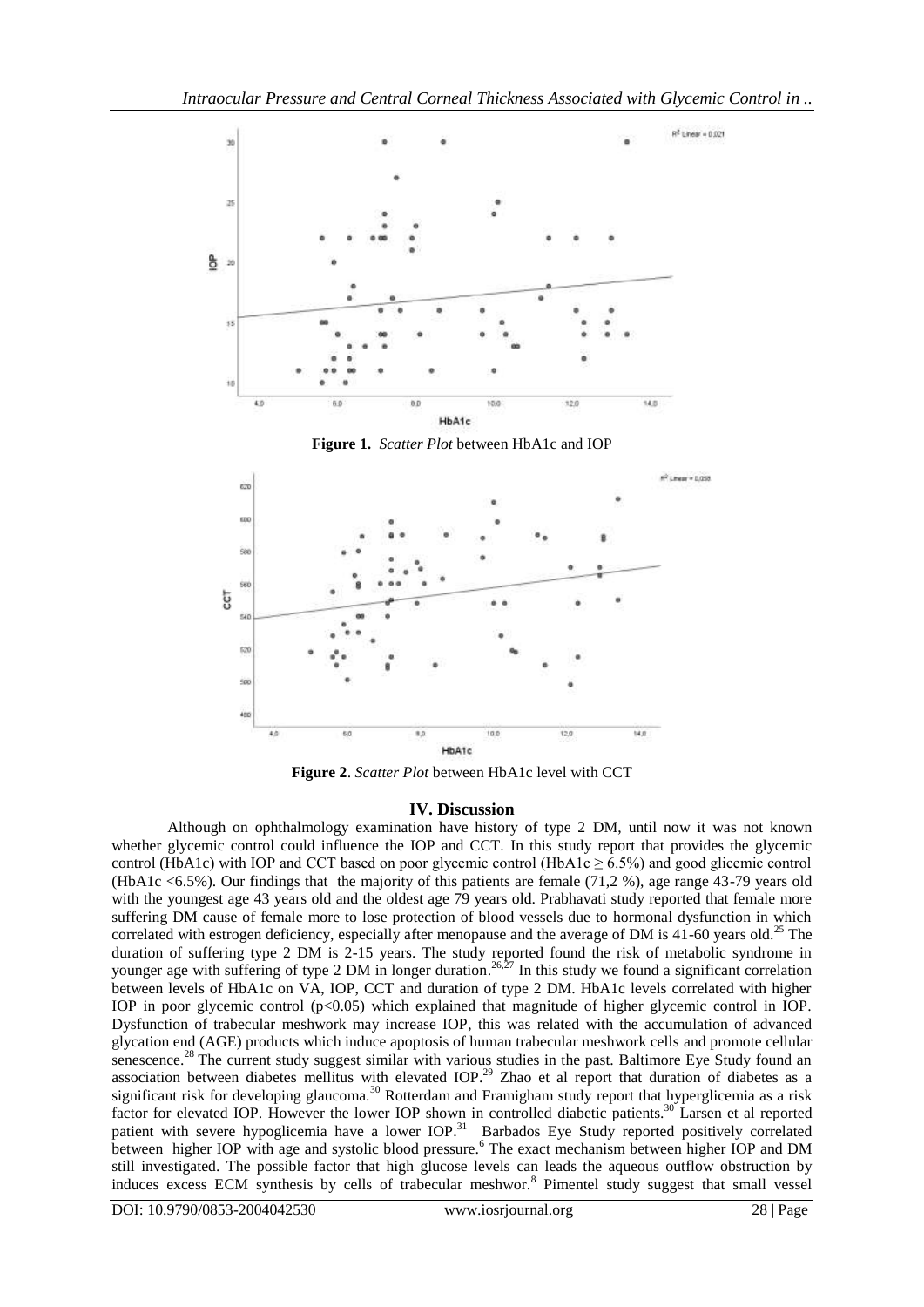involvement in diabetes may cause the optic nerve become more susceptibility to pressure related damage.<sup>9</sup> The Blue Mountain Study report that osmotic gradient cause of increased fluid in intraocular space created raised blood level.<sup>32</sup> Some study reported that genetic factor asociated with family history also influence.

Central corneal thickness is important as an indicator pump of corneal endothelium and corneal health and serving as an index for corneal hydration and metabolic.<sup>16</sup> In this study our findings the significance increase of CCT with poor glicemic control ( $p<0.05$ ), which explained that the influence of CCT with glicemic control. The current study similar with Singapore Malay Study that diabetes and hyperglicemia correlated with thicker CCT in Singapore's Malay population.<sup>33</sup> Another population-based study also documented correlation diabetes mellitus with thicker central cornea<sup>34</sup>, but another population-based study not found significant correlation between CCT and diabetes mellitus.<sup>35,36</sup> Corneal endothelium in diabetic patients is considered as a tissue under continuous metabolic stress and it has increased coefficient of variation of endothelial cell area, increased corneal auto fluorescence and decreased percentage of hexagonality.<sup>37</sup> It is postulated that hyperglycemia may lead to accumulation of sorbitol in cornea and sorbitol may result in the influx of water from aqueous into cornea. CCT is related of IOP measurement. Measuring IOP with applanation tonometry is examined in flat area of the cornea. Therefore a thinner cornea may to underestimation and a thicker cornea may lead to overestimation of IOP.<sup>38</sup>

The current study found the positively correlation between higher HbA1c as an indicator of glycemic control with VA (r= 0.245), IOP (r= 0.270), CCT (r=0.308), duration of DM (r=0.414) as a risk factor of glaucoma, it means that higher HbA1c level, the IOP getting raised and the CCT is getting thicker. Based on our findings, glycemic control level have influence magnitude of IOP and CCT as revelant for diagnostic, treatment management and prognosis. Clinicians should consider the patient's glicemic control level variations concurrently with IOP and CCT assessment in diabetes mellitus.

The limitation of our study, it wasn't a population based but rather health centre based, may cause a selection bias but further studies are needed to prospective longitudinal clinical trials on larger populations and more longer times to conclude another risk factor which correlated with diabetes mellitus.

## **V. Conclusion**

In conclusion, the light of our findings that HbA1c as an indicator of glycemic control in DM correlated with IOP and CCT. Measuring IOP and CCT in diabetics patients should be mandatory in order to identify patients at higher risk of developing severe eye complications and enabling the ophthalmologist to treat more accurately.

#### **References**

- [1]. World Health Organization & International Diabetes Federation. Definition And Diagnosis Of Diabetes Mellitus And Intermediate Hyperglycemia: report of a WHO/IDF consultation. WHO; 2006.
- [2]. Nabyl RA. Cara Mudah Mencegah dan Mengobati Diabetes Mellitus. Yogyakarta: Aulia Publishing; 2009.
- [3]. Bommer C, Sagalova V, Heesemann E, et al. Global Economic Burden of Diabetes in Adults: Projections From 2015 to 2030. Diabetes Care. 2018;41(5):963-970.
- [4]. Perkumpulan Endokrinologi Indonesia. Konsensus Pengendalian dan Pencegahan Diabetes Mellitus Tipe 2 di Indonesia 2015. Jakarta: PB. PERKENI; 2015.
- [5]. Aiello LP, Silva PS, Sun JK. Eye Complications of Diabetes. In: Skyler JS. Atlas of Diabetes Fourth Edition. Miami: Springer; 2012:249-275.
- [6]. Wu SY, Leske MC. Association with intraocular pressure in the Barbados Eye Study. Arch Ophthalmol. 1997;115(12):1572-6.
- [7]. Weih LM, Mukesh BN, McCarty CA, Taylor HR. Association of Demographic, Familial, Medical, and Ocular Factors With Intraocular Pressure. Arch Ophthalmol. 2001;119(6):875-80.
- [8]. Sato T, Roy S. Effect of High Glucose on Fibronectin Expression and Cell Proliferation in Trabecular Meshwork Cells. Inves Ophthalmol Vis Sci. 2002; 43(1): 170-5.
- [9]. Pimentel LGM, Gracitelli CPB, da Silva LSAC, Souza AKS, Prata TS. Association between Glucose Levels and Intraocular Pressure: Pre- and Postprandial Analysis in Diabetic and Nondiabetic Patients. J Ophthalmol. 2015; 2015: 832058.
- [10]. Storr-Paulsen A, Singh A, Jeppesen H, Norregaard JC, Thulesen J. Corneal endothelial morphology and central thickness in patients with type II diabetes mellitus. Acta Ophthalmol. 2014;92(2):158-60.
- 
- [11]. Cavallerano J. Ocular manifestations of diabetes mellitus. Optom Clin. 1992;2(2):93-116. Kabosova A, Kramerov AA, Aoki AM, Murphy G, Zieske JD, Ljubimov AV. Human diabetic corneas preserve wound healing, basement membrane, integrin and MMP-10 differences from normal corneas in organ culture. Exp Eye Res. 2003;77(2):211-217.
- [13]. Lee JS, Oum BS, Choi HY, Lee JE, Cho BM. Differences in corneal thickness and corneal endothelium related to duration in Diabetes. Eye. 2006;20:315-318.
- [14]. Shah S, Chatterjee A, Mathai M, et al. Relationship between Corneal Thickness and Measured Intraocular Pressure in a General Ophthalmology Clinic. Ophthalmology. 1999;106(11):2154-2160.
- [15]. Shah S. Accurate Intraocular Pressure Measurement-The Myth of Modern Ophthalmology?. Ophthalmology. 2000;107(10):1805-7.
- [16]. Yaylali V, Kaufman SC, Thompson HW. Corneal thickness measurements with the Orbscan Topography System and ultrasonic pachymetry. J Cataract Refract Surg. 1997;23(9):1345-50.
- [17]. Su DHW, Wong TY, Wong WL, et al. Diabetes, Hyperglycemia, and Central Corneal Thickness: The Singapore Malay Eye Study. Ophthalmology. 2008;115(6):964-968.e1.
- [18]. Prabhakar SK, Mahesh BS, Shantamallappa M. A comparative study of intraocular pressure measurement by three tonometers in normal subjects. Nepal J Ophthalmol. 2013;5(2):201-6.